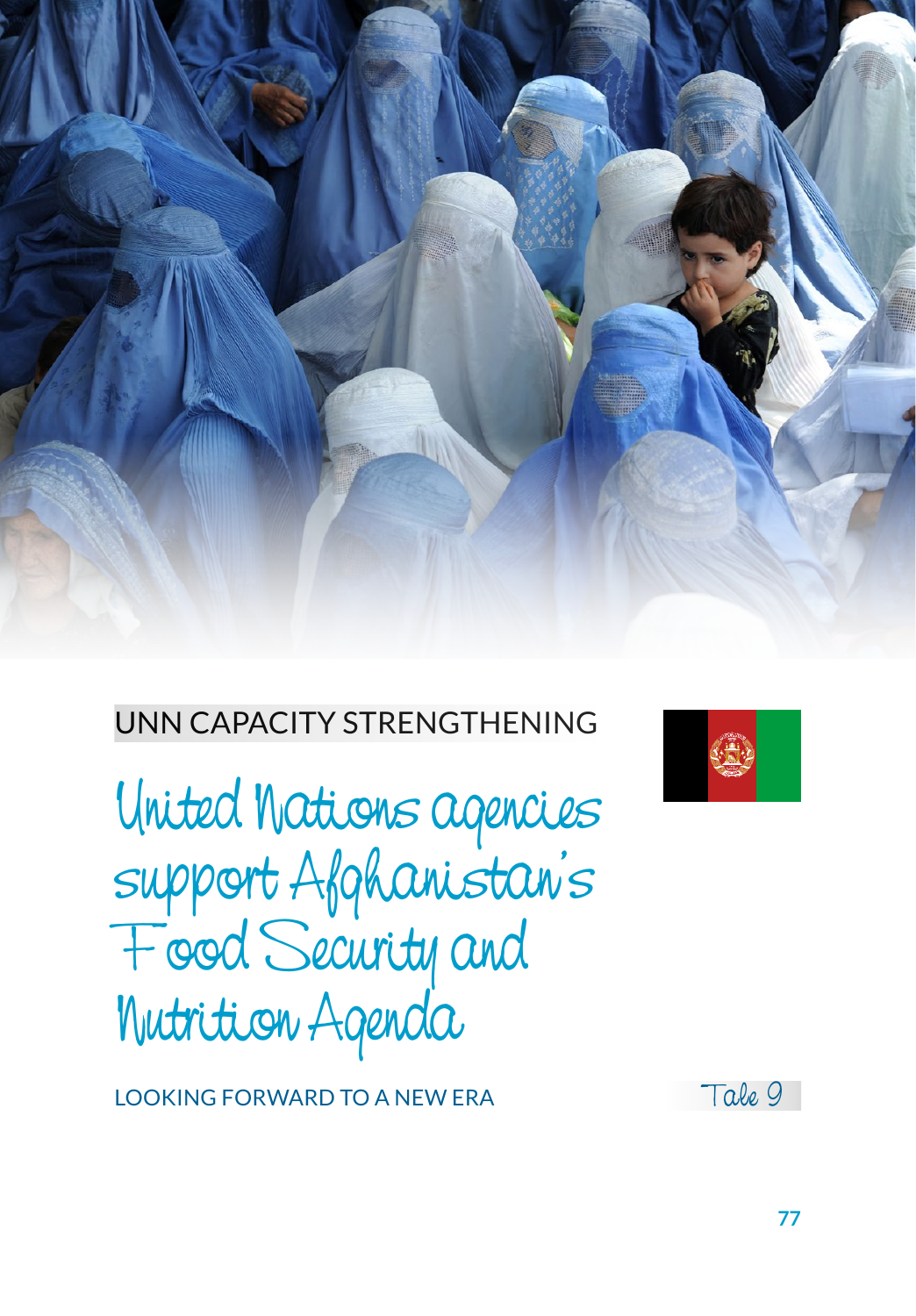*This article is a collaboration between a number of key nutrition actors in Afghanistan, including: Said Shamsul Islam Shams, coordinator of the Technical Secretariat of the AFSeN-A; Maureen L. Gallagher, until recently Chief of Nutrition for UNICEF Afghanistan and Zakia Maroof, a nutrition specialist working with UNICEF; Muhebullah Latifi, National Nutrition Coordinator at FAO; and Muhammad Akbar, Programme Policy Officer with WFP and Martin Ahimbisibwe, Head of the WFP nutrition team in Afghanistan.* 

fghanistan has the potential to make significant progress on the 2030<br>Agenda for Sustainable Development, with its rich natural resources<br>and young population. However, the country also faces considerable<br>challenges in ter Agenda for Sustainable Development, with its rich natural resources and young population. However, the country also faces considerable challenges in terms of complex and protracted conflicts, climate change, gender inequalities and widespread poverty. Some progress has been made in tackling malnutrition but stunting and wasting levels in children under five remain high at nearly 41 percent and 10 percent, respectively. $31$ 

The country joined the Scaling Up Nutrition (SUN) Movement in September 2017 and launched the Afghanistan Food Security and Nutrition Agenda (AFSeN-A). Three United Nations agencies – the Food and Agricultural Organization of the United Nations (FAO), the United Nations Children's Fund (UNICEF) and the World Food Programme (WFP) – have been active contributors to Afghanistan's multi-sectoral nutrition response and committed to providing financial support to AFSeN-A's Technical Secretariat for a minimum of two years. The UN Network is combined with donor partners in Afghanistan and known as the UN-Development Partners Forum.

<sup>31</sup> Development Initiatives Poverty Research Ltd. 2019. *Global Nutrition Report; Afghanistan country profile.*  Available at<https://globalnutritionreport.org/resources/nutrition-profiles/asia/southern-asia/afghanistan/>.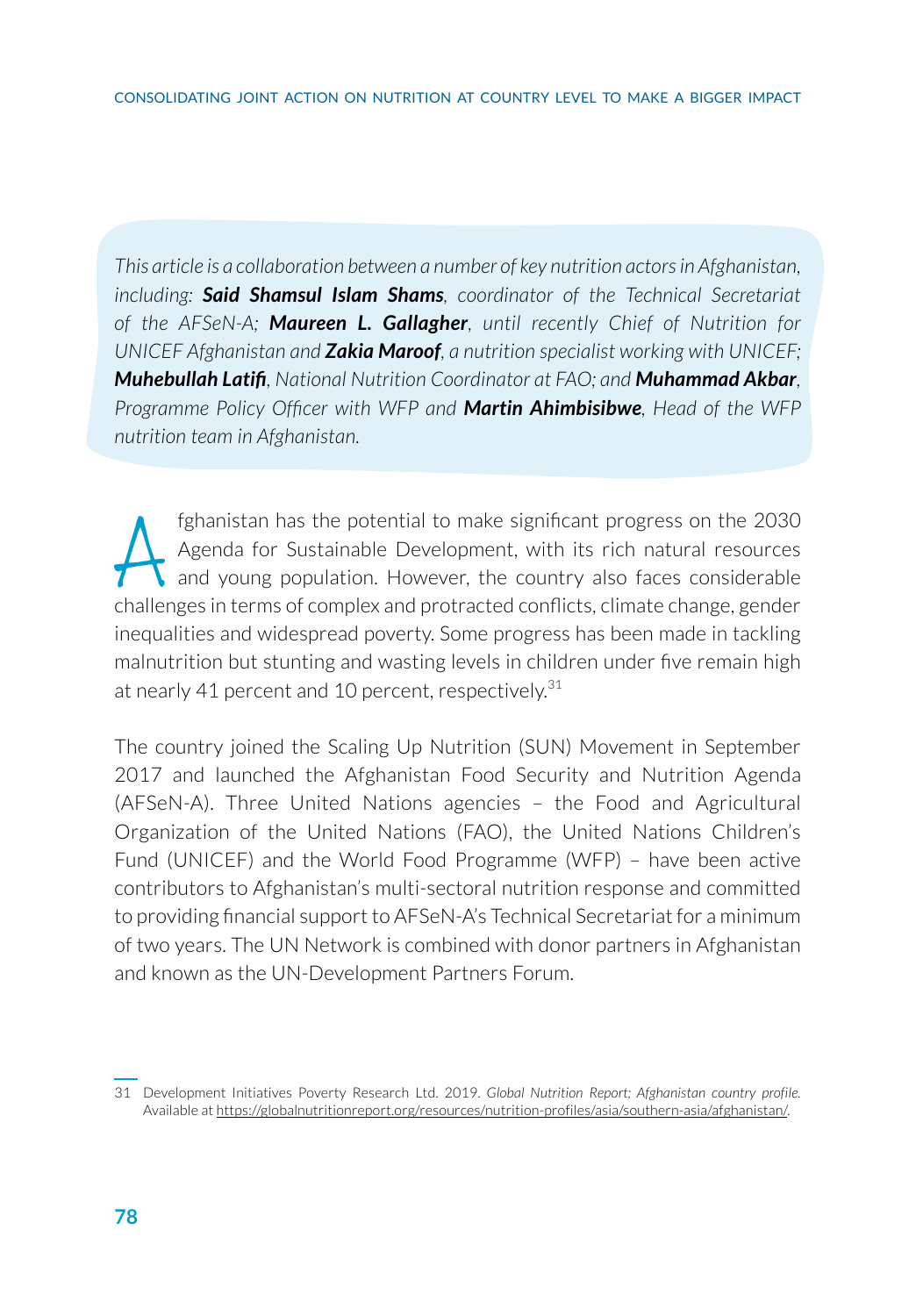# **Question 1:** *What role has the 'UN Network' played in supporting the development of Afghanistan's multi-sectoral nutrition response?*

There have been three main phases of UN support for nutrition in<br>Afghanistan: before, during and after establishing the Afghanistan<br>Food Security and Nutrition Agenda (AFSeN-A). In the first phase, the<br>support included bot Afghanistan: before, during and after establishing the Afghanistan Food Security and Nutrition Agenda (AFSeN-A). In the first phase, the support included both nutrition-specific activities and agriculture activities via various platforms. This was followed by a second phase where three United Nations agencies (FAO, UNICEF and WFP) provided technical and financial resources to establish, enable and operationalize the National Technical Secretariat of the Food Security and Nutrition Steering Committee (the multi stakeholder platform, as spelled out in the AFSeN-A). This secretariat was housed within the Office of the Chief Executive from October 2017 to April 2020, which enabled multi-sectoral and high-level engagement with the Government of Afghanistan.

During this period, the three United Nations agencies (set up as the UN-Development Partners Forum) focused on advocacy and technical support to enhance multi-sectoral dialogue and coordination of food security and nutrition (FSN) and preparing a roadmap for the AFSeN-A, including a multisectoral strategic plan that has been developed and is being rolled out.

The UN-Development Partners Forum has also played a critical role in enhancing the current capacity of the AFSeN secretariat, particularly with scaling up nutrition coordination at provincial level, although this is still at an early stage. The three agencies have backed up the AFSeN focal point in all provinces where one or all agencies have a presence, resulting in stronger and functional provincial committees in several locations.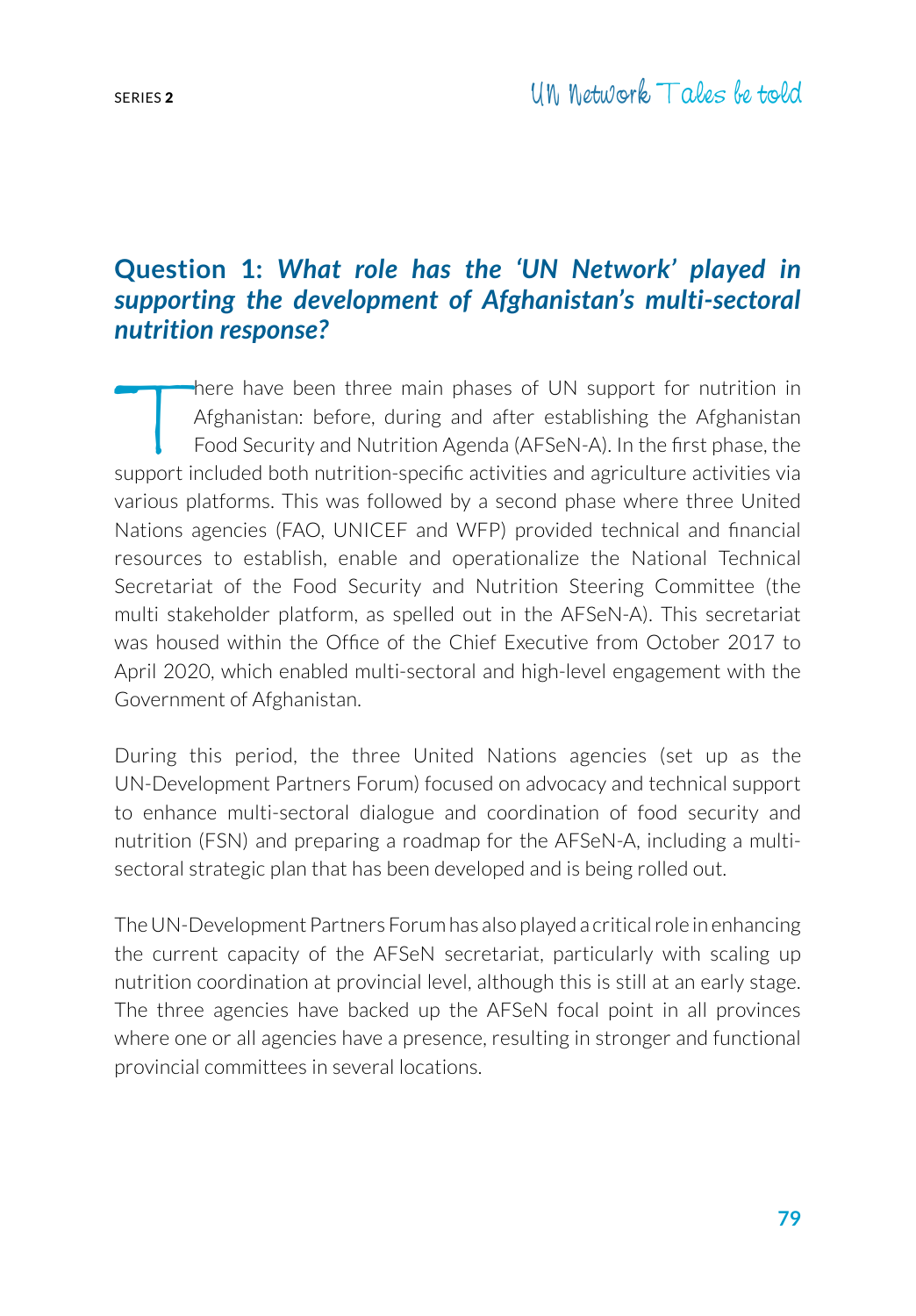

# **Question 2:** *What are the comparative advantages of engaging with the 'UN Network' that are not available from other networks?*

 $\frac{1}{\sqrt{1-\frac{1}{2}}}\int$ aving the three United Nations agencies sitting together as a network has enabled a streamlining of approaches so that organizations were not having parallel conversations with the same body. This has helped to reduce duplication of efforts and double funding, and promoted a strong dynamic relationship between the different agencies, for example, providing joint technical support for the AFSeN strategic plan.

"The 'UN Network' shares common objectives and is able to align its operational plans to complement the AFSeN Agenda. This, in turn, is underpinned by the commitment of the United Nations agencies to the Sustainable Development Goals (SDGs) and their multi-sectoral approach," noted Said Shamsul Islam Shams, coordinator of the Technical Secretariat of the AFSeN-A.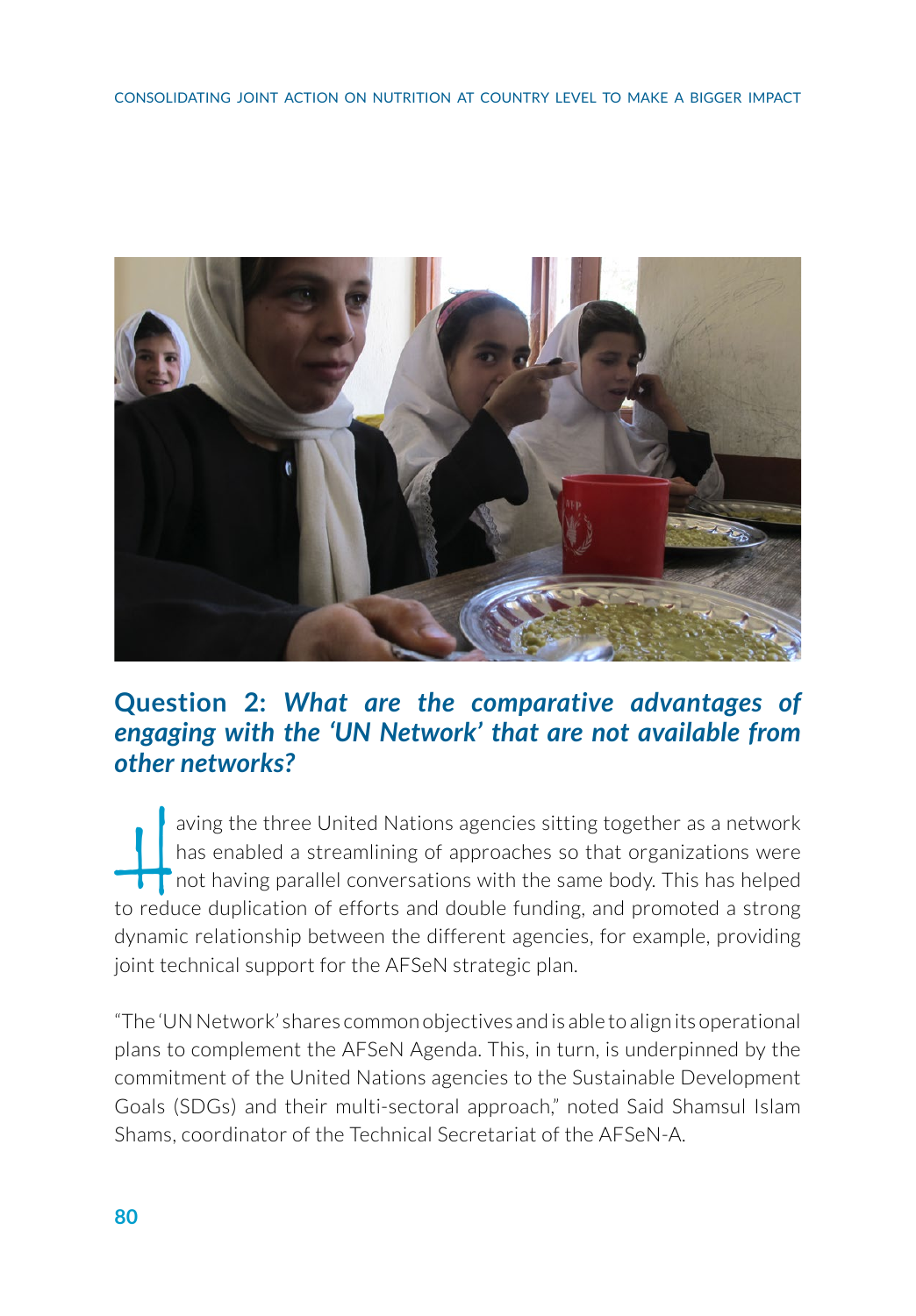# **Question 3:** *How did the United Nations organize itself to discuss nutrition in Afghanistan?*

The respective agencies found a critical need to work together to strengthen national capacity to address nutrition challenges using a multi-sectoral approach – and establishing the AFSeN secretariat offered an appropriate platform for this. A common agenda was established to further guide national and UN priority actions.

The United Nations agencies therefore organized themselves through existing structures, for example, the Development Partners Forum, with UNICEF and WFP co-chairing the forum on a rotating basis alongside Canada (Global Affairs Canada); the One-UN for Food Security, Nutrition and Livelihoods; and the One-UN for Nutrition (sub-working group). Each agency also co-chairs one of the three working groups established under Afghanistan's Nutrition Executive Committee, overseen by the Deputy Prime Minister. These include: the food security working group (FAO); the nutrition working group (UNICEF); and the public awareness and advocacy working group (WFP). Nutrition is also discussed in the Nutrition Cluster, the Food Security and Agriculture Cluster and various technical working groups.

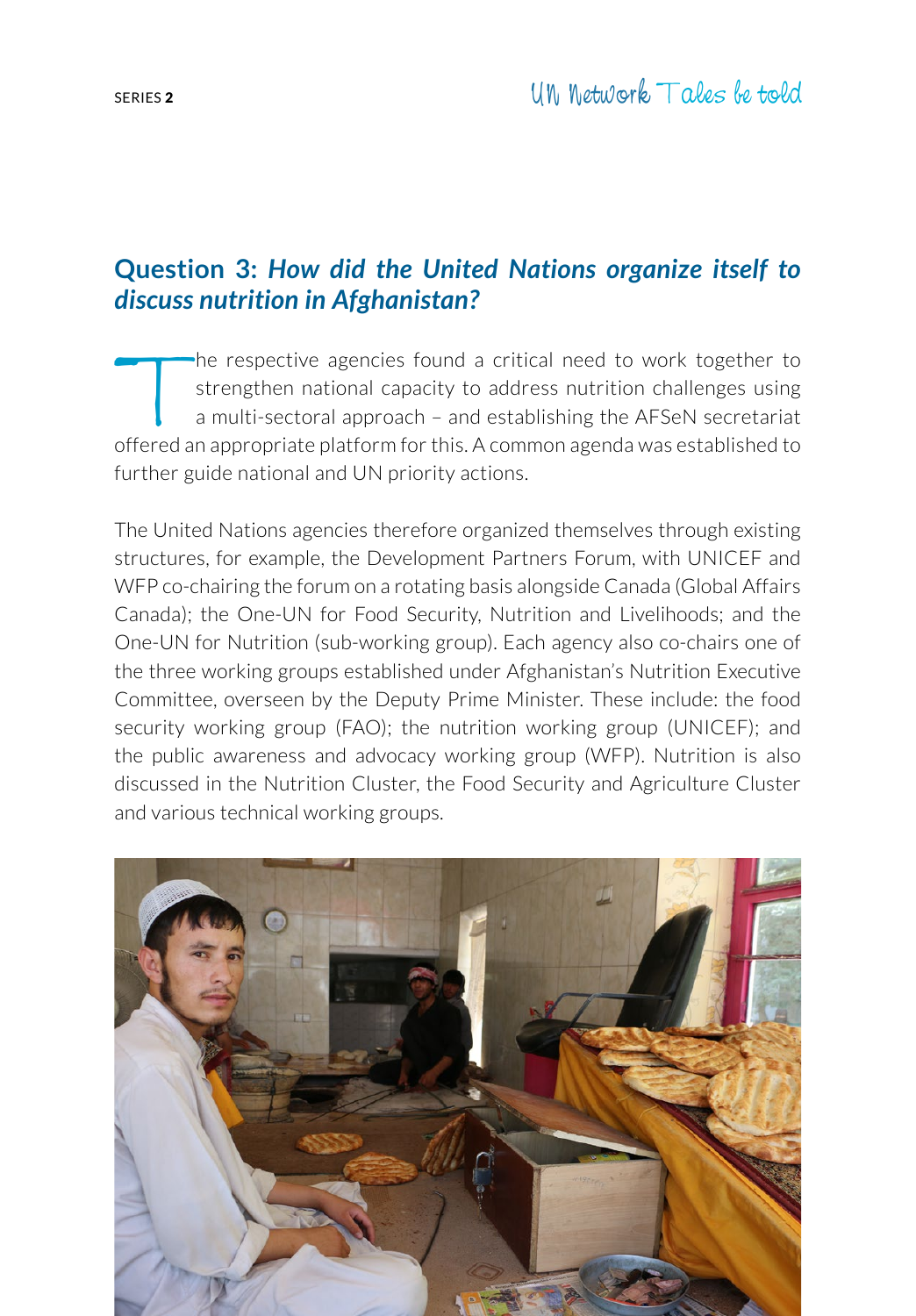### **Question 4:** *Has the AFSeN-A Development Partners Forum been effective? If so, in which ways?*

The Forum has achieved a number of milestones, not least helping to<br>develop the AFSeN Strategic Plan (2019–2023) that was signed off by<br>the Government of Afghanistan; creating a national authority to control<br>cood quality.<sup></sup> develop the AFSeN Strategic Plan (2019–2023) that was signed off by the Government of Afghanistan; creating a national authority to control food quality;<sup>32</sup> and mainstreaming nutrition into legislation. For example, the mandatory fortification of flour and edible oil was ratified in 2018/19 thanks to AFSeN. However, there is no measurement for the Forum's overall effectiveness. More regular meetings and measurement of tangible outcomes might help to make the nutrition agenda more visible. It has been difficult to get traction for nutrition funding in the country, despite high-level meetings.

### **Question 5:** *How is the UN-Development Partners Forum collaborating with other SUN networks?*

There is collaboration between networks both inside the country<br>and also at the global level. Within the country, the member United<br>Nations agencies have provided various forms of technical assistance<br>The Afghanistan's Civ and also at the global level. Within the country, the member United Nations agencies have provided various forms of technical assistance to Afghanistan's Civil Society Alliance. Efforts are in place for the Forum to support the strengthening of the SUN Business Network as a way to advocate for and strengthen nutrition-sensitive food systems and related policies. Nevertheless, there could be improvements in bilateral engagement between stakeholders, who are involved in multi-sectoral platform meetings (currently disrupted due to COVID-19). The Technical Secretariat has been pushing for tangible outcomes, in particular from civil society.

<sup>32</sup> The responsibility and funding were previously split between the Ministry of Public Health and Agriculture.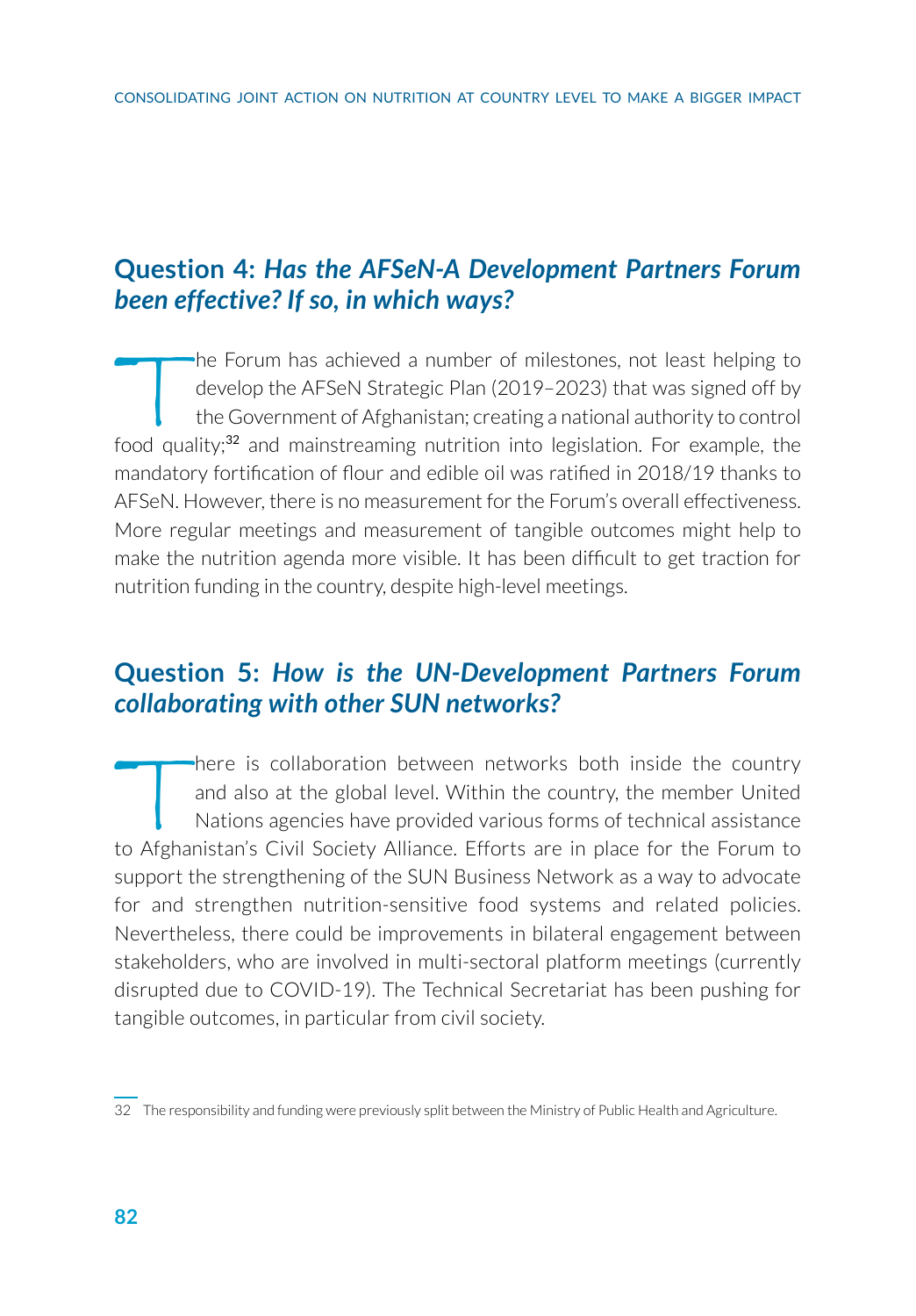# **Question 6:** *How do SUN networks such as the UN-Development Partners Forum need to adapt in the context of fragility and the COVID-19 pandemic?*

Fragile states like Afghanistan, with a high proportion of vulnerable<br>people, have been exposed to the effects of COVID-19 in terms of<br>delivery of health and social services, reduced household incomes,<br>proken livelihoods a people, have been exposed to the effects of COVID-19 in terms of delivery of health and social services, reduced household incomes, broken livelihoods and access to quality diets. However, the pandemic has also brought various stakeholders closer together in establishing ways to improve services to vulnerable people amidst competing government priorities. The SUN networks can take advantage of the strengthened multi-stakeholder platforms and dialogue for innovations to establish more comprehensive approaches and improved service delivery within the COVID-19 response.

"During school closures, UNICEF and WFP have been collaborating on community-based programmes for deworming interventions. The Government is now looking to focus on more home-based care – COVID-19 could be a game changer for increasing community delivery of nutrition interventions in Afghanistan," says Maureen L. Gallagher, former Chief of Nutrition for UNICEF Afghanistan.

The COVID-19 nutrition response is being coordinated by the United Nations through the Nutrition Cluster. This has included the provision of guidance on programming for various nutrition interventions in context of COVID-19 and adaptation to the local setting, joint resource mobilization for the emergency response, joint advocacy for scaling up treatment and preventive nutrition services, and joint advocacy to reinstate the multi-sectoral coordination secretariat for food security and nutrition (AFSeN).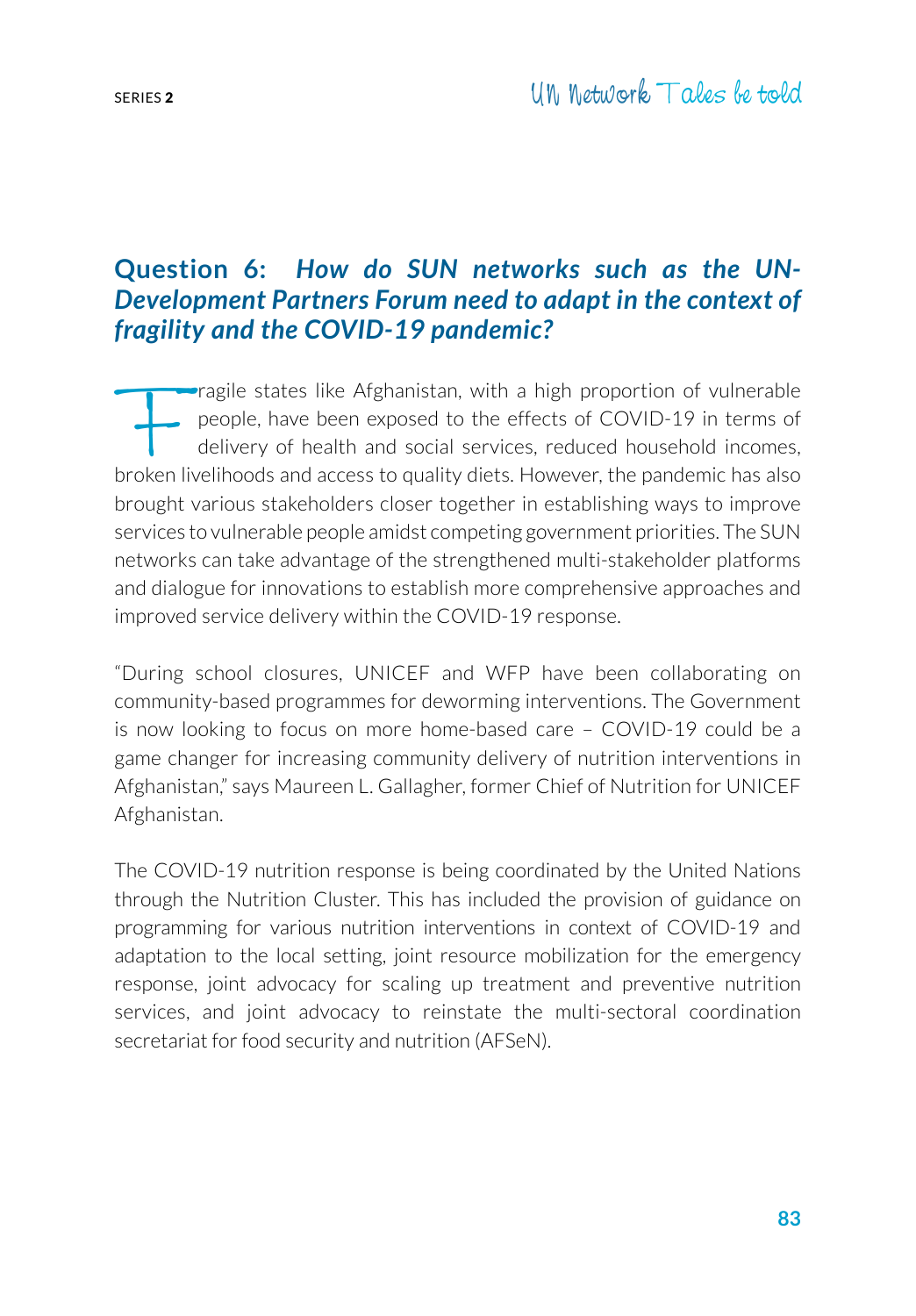## **Question 7:** *What are the challenges for nutrition with the country's new political administration? How are the United Nations agencies collectively working together to support the government to overcome these challenges?*

The announcement of the presidential election results in March 2020 was followed by a political transition that brought about several changes in governance structures. Around the same time, the COVID-19 pandemic set in. As both issues continue amidst other pre-existing issues (e.g. peace, security, education, health and social services delivery), the country faces a number of competing priorities. This has generally slowed the pace of government-led nutrition initiatives as well as the ability of the UN-Development Partners Forum to engage with and support the government.

The 'UN Network' is now working closely with the AFSeN secretariat to ensure that it is reinstated. This effort envisions that the AFSeN secretariat is made financially and operationally sustainable by embedding it in the Government's formal structure (Tashkeel). United Nations agencies have also been providing technical support for the country's COVID-19 operational response and the United Nations Resident Coordinator is a member of the national COVID-19 committee.

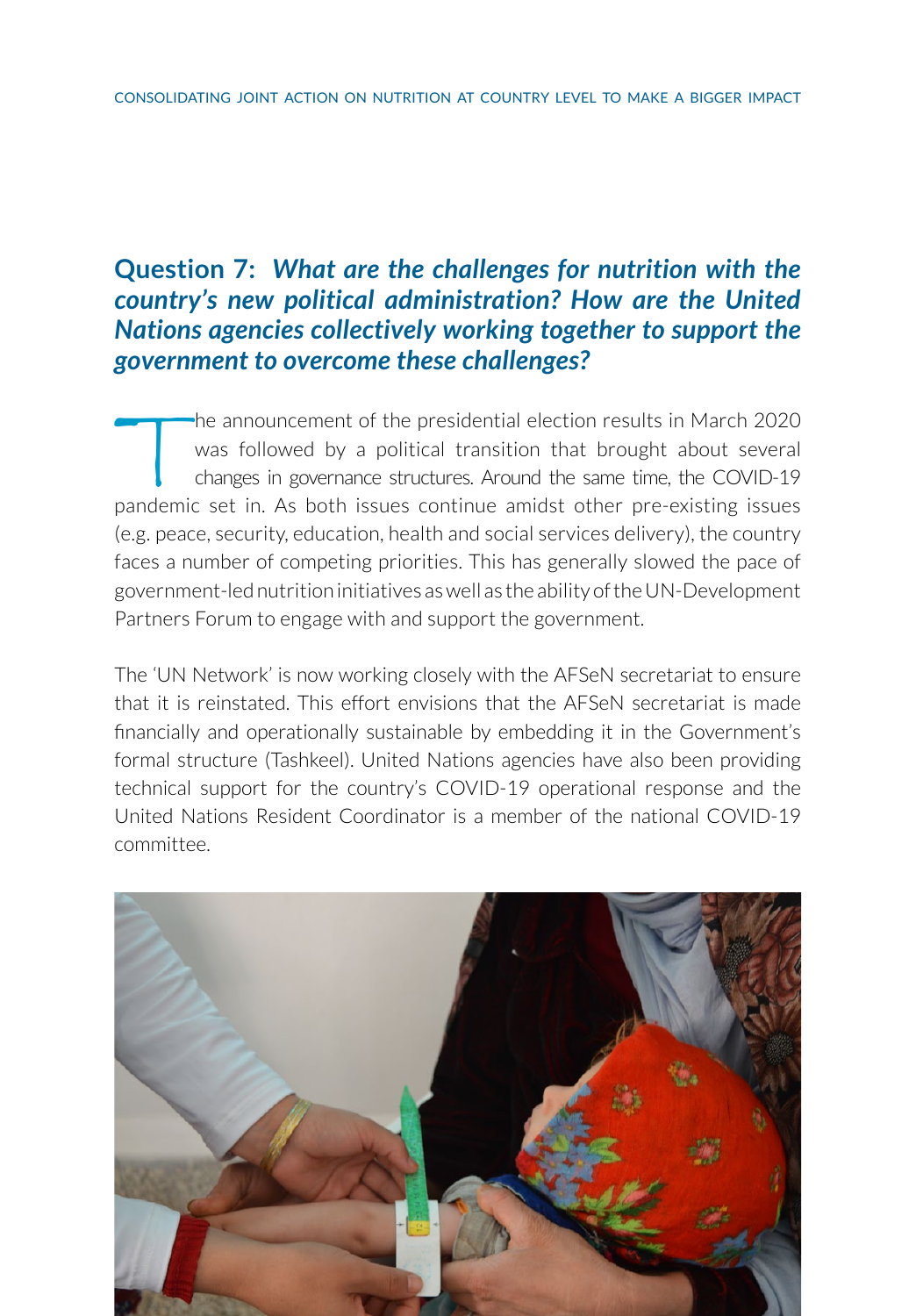

#### **Question 8:** *Can you tell us more about the new governance structures in place for nutrition in Afghanistan?*

In official letter has now been received, confirming that the Administrative<br>Office of the President (AOP) is to house the Technical Secretariat, with a<br>request for financial support from United Nations agencies. Such supp n official letter has now been received, confirming that the Administrative Office of the President (AOP) is to house the Technical Secretariat, with a request for financial support from United Nations agencies. Such support period, until the Government determines a sustainable strategy.

The move to the AOP presents another opportunity for the AFSeN secretariat to resume work and retain its multi-sectoral coordination role. Placing it at this high level enables leadership and some influence over other relevant sectors and ministries. It also provides an opportunity to transition into a fully-fledged, government-funded unit or authority.